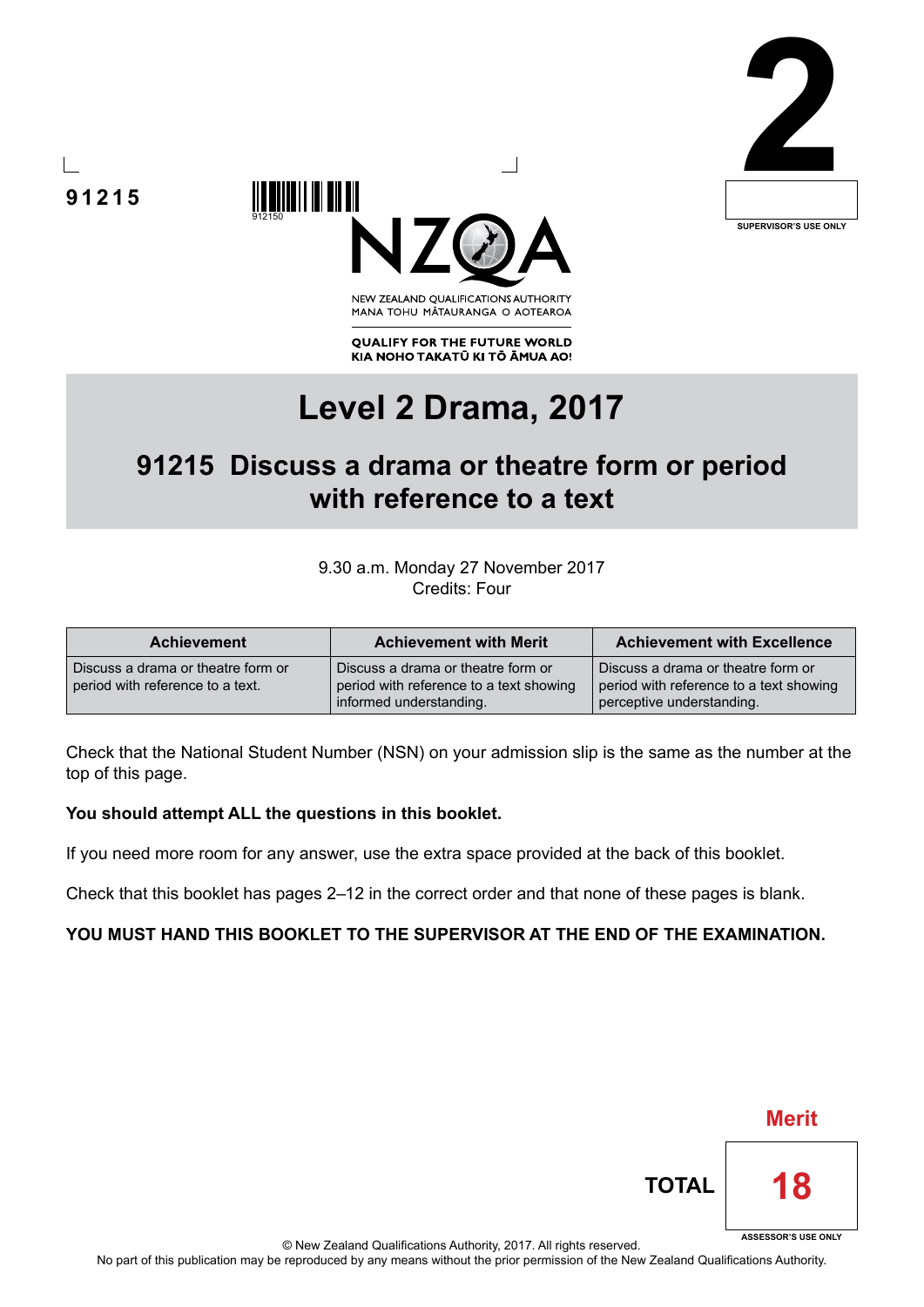$\overline{2}$ 

To answer the questions in this paper, name the drama/theatre form or period you have studied, and ONE text from the form or period to which you will refer.

Drama/theatre forms include (but are not limited to):

- medieval theatre
- melodrama  $\bullet$ **Greek theatre**  $\bullet$
- commedia dell'arte
	- Elizabethan theatre  $\bullet$  . New Zealand theatre.
- epic theatre

(If the text was not written as a script - as for example in commedia dell'arte - give brief details of the action.)

Drama/theatre form or period: Maper / bi-cultural  $H$ <sub>re</sub> Title of the text (or brief details of the action). Waren Playwright/creator(s) (if applicable). Hene kaska

Features of the drama/theatre form or period to which the questions refer may include:

conventions

- performance space  $\bullet$ 
	- use of technologies acting styles  $\bullet$
	- themes or ideas
	- purpose
- historical/social context

Drama 91215, 2017

use of language.  $\bullet$ 

 $\bullet$  .

 $\mathbf{3}$ 

This page has been deliberately left blank.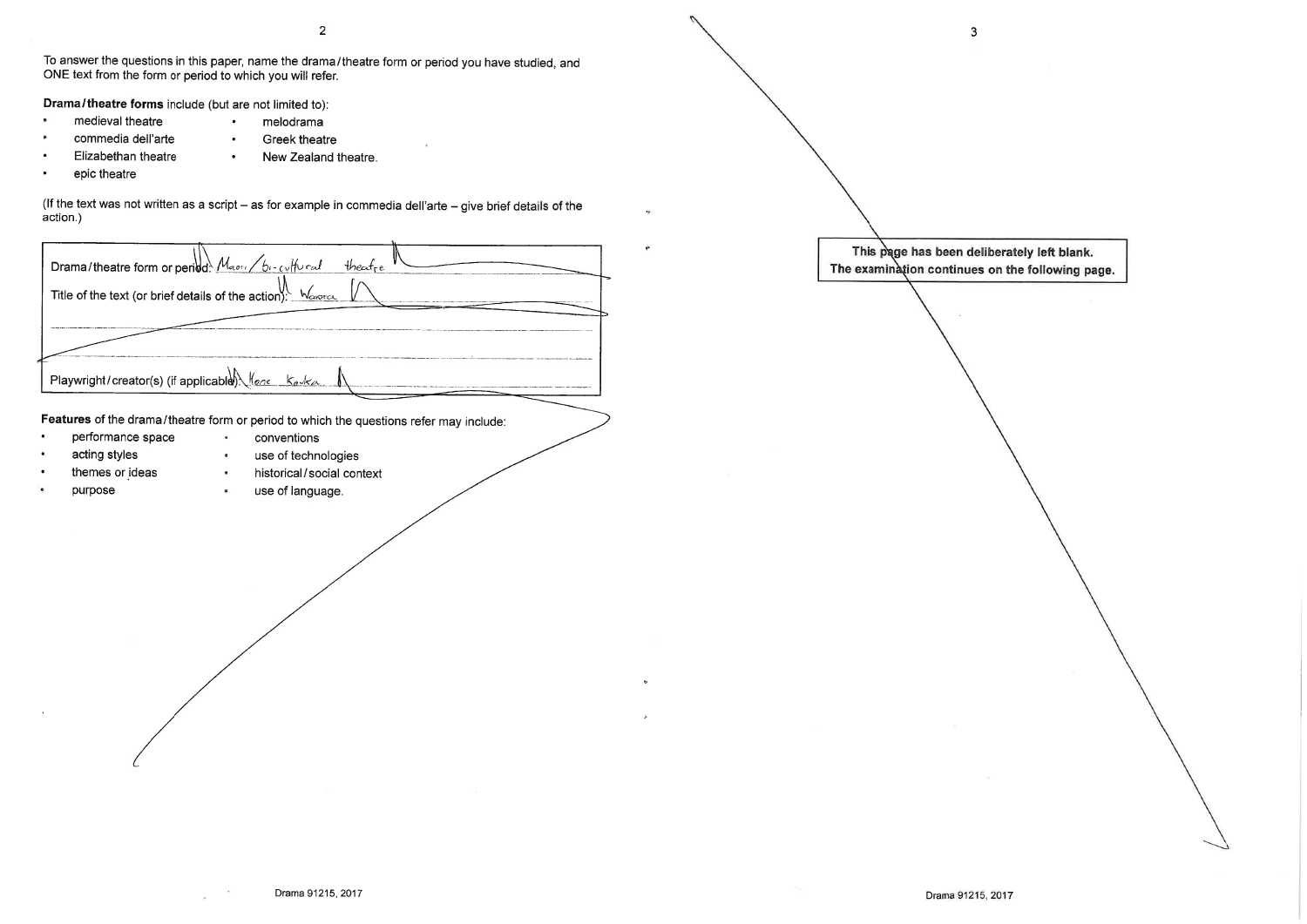



**ASSESSOR'S**<br>USE ONLY

the there part in expessing the play. For example, the character Ronge, is the to family's nove time a Norther wal Lite style. that the 14 Dr. of the name dear of That lost it's cylfurad ..Jent deven weild the and  $then, in$  $\n -$  themp  $H_{one's}$ theo Mass, would be supposed and of phoebed by Honey returned wentify is of the threat importance. She explore the culture fully, and after to pray to her grandweller. At  $sec$  point  $\sqrt{100}$  $-y$  children early, She 11 So gravited Heat Ind  $Re<sub>z</sub>$  $th$   $|cctx|$  $\int_{a}^{b}$  cyfyrd wendity be ad to the rest generation, eventually the extire there knows in the writing the cerred, mas Drama 91215, 2017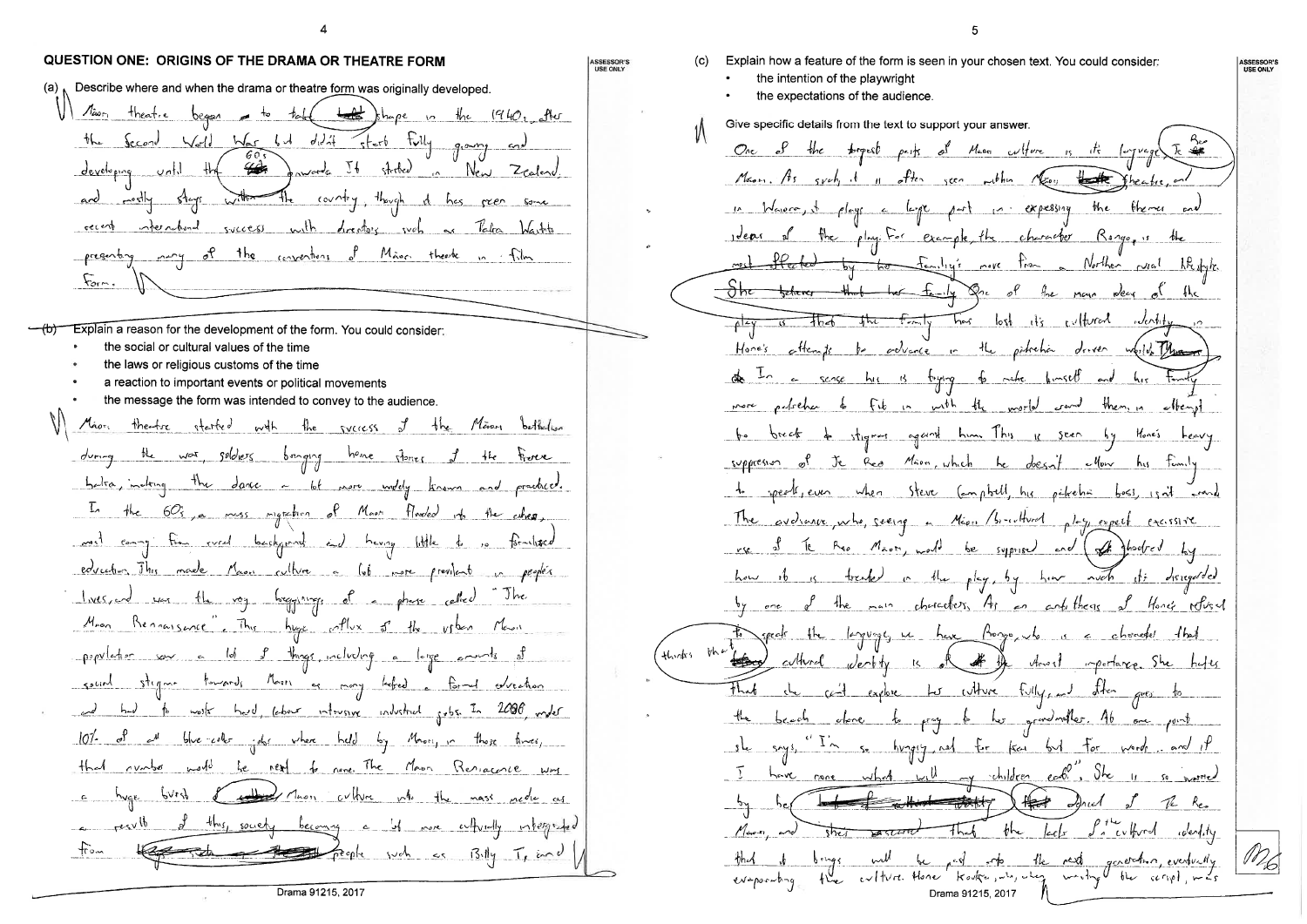## QUESTION TWO: USE OF A TECHNOLOGY TO HIGHLIGHT A THEME OR IDEA

Name a theatre technology that is typical of the form or period.

W Costume A

Describe, in detail, how this technology would have been used in a traditional performance of  $(a)$ your chosen text. You may sketch and make annotations in the space below to support your answer.

Have well confront the phy with 兀 figure. Hence well be weening very  $c_2$ tyme  $^1$ dether for natoral finger sloss worker in the 60xx Old fade the may industrial jobs be dong. clothing born  $H_{\mathcal{Q}}$  $colJ$  $v$ th the negro to correct have crything Figure = the other hand, mud culture. The  $\cdots$ certaming Man culture Mc would bave everything yord expect a pre-rellevent Marri to have the top-lind the hune feaths for make the Hed be everything Have sit  $700 - km$ Mules Feables  $01 \text{ for }$  $\beta$ er  $M_{0}/x^{0}$ cheer  $Jn_{c}$ m Seizh en  $\sqrt{2}$  ,  $\sqrt{2}$  $sh_{\sigma}$ Borc<br>Fizet

Drama 91215, 2017

Explain how this use of a technology highlighted an important idea or theme. You could  $(b)$ consider:

- an important relationship between characters
- the mood or atmosphere

ASSESSOR'S<br>USE ONLY

- beginning and ending moments
- establishment of time and place.

Give specific details from the text or the form or period to support your answer. The there of cultural dentity is largely revealed by the contrast between Hose and the Figura's escharce, there would dressed as pikelia as he could, with oathing to concel him  $\int_{\mathcal{O}}$ this culture. This is representive of his stheringth udh cothere civicip in protor to gel cheed  $\sim$ that, Hone Geheves, requirer you to be patrician The hand is a very obvious symbol for Mewri culture, Angelectionship I hersh contrast between Home and  $\sim$ Tipune. This is highlighted in the begging and ending  $H_{\mathcal{C}}$ the voy first serve in the Tipma cronerty fk w RU ging a waite. This cultural swellowed rostime (see stop when More comes or stage (2 MB his scritty,  $\sim$   $h$ - $\sqrt{h}$ - $\sim$ slothing and volumes lack of cultural working. In the find rabina parce Hore franchy realises the importance of cultural  $3$ kot  $4$ hovg $\downarrow$ Identity, he (laterary throws of his jacked and shift, ampletely  $h_{\rm u}$   $h_{\rm vt}$ check they  $\epsilon = \rho_{\text{energy}} \frac{f}{f}$  symbol,  $\epsilon_5$  to revedry  $l$ whered  $u$ syprecies of Massiculture  $H_{\alpha}$ fractional short-lessness. Me contrastry relationship  $\mathbf{p}$ teyour the Typical is now refuses hersh, and the play is bought to a copy with Home firstly relationly and his  $w(\frac{1}{2}v \wedge \frac{1}{2}v)$  when  $\frac{1}{2}v$ 

ASSESSOR'S

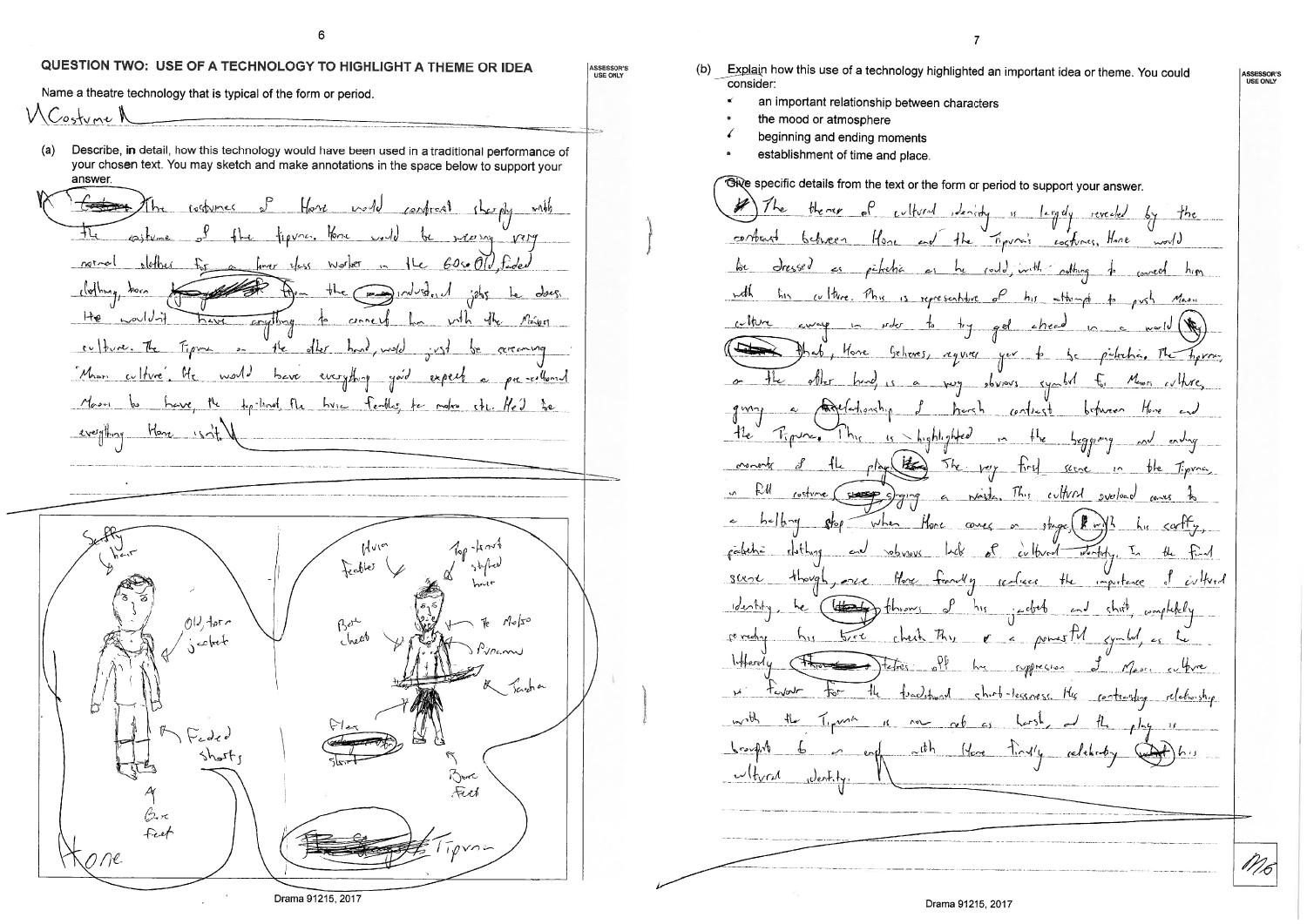8

### QUESTION THREE: ACTING STYLE AND COMMUNICATION OF CHARACTER/ROLE **ASSESSOR'S**<br>USE ONLY

Choose a key character or role in your chosen text.  $W$  The Figure Describe, in detail, the importance of this character or role to the text or play as a whole. You  $(a)$ could consider: how the character or role communicates key features of the form or period how the character or role contributes to the main message of the text or play how the character or role interacts with others.  $\setminus$  The the temps exerters, and a symbol  $\frac{1}{2}$ cultured identify throughout the play. Cultural  $\epsilon$ theres throughn  $\sigma$  $\rho v L$ Méori threatre, Something nodern  $u^2$  $V_{\mathcal{L}}$  $h_{\rm H}$ ل پردواپیول Tipure  $w^{th}$  $\rho^2$ kch $x$  $bh_{\rm in}$  $\overline{\mathcal{L}^{\circ}}$ challenger ther cultures this, choice crathing  $f_{\mathbf{L}}$ when else<sub>res</sub> theractur Kongo Wests She cultural  $C^{\text{cayel}}$  $w$ *entry* drawn to the finish the wishes  $t$ leker <u>them</u> not withrally like something she  $\pm$  $H_{\rm z}$   $u$  at  $k_1$  $mch$ wherev. The  $-lsrl$ getting to be  $7.0002$  and elekinship, Rongo desportbley  $c$   $v^{\gamma}$   $y$   $y$  $h_{\text{max}}$ wents to stay where she just Sel The  $-$ b $\vee$ أصى reach Finne or everything  $\frac{1}{2}$ went eventually  $96y$ e  $\frac{v}{y}$  $w h$ them  $f_{\nu\alpha}$ Hore  $m_{12}$ Noned لمبر  $h<sub>1</sub>$ importance whind dectity فمنعا pultime  $h$ cka  $n$ hich maraged  $\mathbf{r}$  $b^{11}$ Ŋ whanku  $b \omega$  $\sqrt{2}$ displayed  $\omega$  or  $\sim$ <u>been</u> reelong in the <u>idenhty</u>  $T$ prn $\kappa$ للىن  $-bhcb$  $f_{1}$ 

Drama 91215, 2017

**Q** Explain how the typical acting style of the form or period would be used to perform this character or role. You could consider: the creation of character the actors' interaction with the audience the delivery of lines and actions the delivery of the main message of the text or play. Give specific details from the text to support your answer. Tipson perform in a very styled and is something offer spiritual reelm explored  $mbn$  $+$ beerky  $J$ <sup>+</sup> $J$ <sup>+</sup> $J$  $e$  $\sim$  $J$  $C = \sqrt{d''}$  $a$ ch- $\epsilon$ than  $t/c$  $\mathcal{H}_{\mathcal{A}}$ reduction  $\mathcal{N}$ displayed reharactes. The Tipma deliver  $\mathsf{I}_{\mathsf{I}}$  $H_{\text{ref}}$  $\overline{1}$ Mon and  $f_{\rm tor}$ dene through  $\sqrt{2\pi Nc_1c_2}$  $\alpha$  $91V$  $t^{\mu}$  in  $\sim$ a very crystical tone help.  $symbah$  $6$ econe ggs We  $b$  fell more edford dentity)  $\bigoplus$ bhe rother fhat  $\overline{\mathcal{M}}$ .  $\mathcal{H}$ eremple

 $(b)$ 

day is pertoined naturalisticky, the mystic very. The presence  $M_{\rm cov}$  $914k$  $h$ unan  $L_{\alpha\beta\bar{\gamma}\gamma}$ theme  $t h_{\rm{B}}$ 扎 portson  $\sqrt{kr}$  $R_{IVZ}$  $H$  $h$ edra  $\epsilon$ in effection Ronge tien where is the Tipra believes  $h_{\text{V}}$ a proce dividly with them They continue the  $h$  $1\,\mathrm{K}_{\epsilon}$  $15/1$  sev  $v$ ntil the entirely forgo's lemily  $a$ ch  $q$ in publicy everything they the cet, Chy  $\frac{1}{2}$  into  $\omega$ en  $T_{\mu\nu}$ the family's willing ness to release  $e^{\gamma}$  g/rc  $\mathfrak{o}^{\prime}$  $M_{k+1}$ do they clerk, and tel Bongs ellere go bult  $7$ plener This dyliand delivery  $m$  $hel_{ps}$  $1\frac{1}{2}$ mais  $Mess492$ reverled いと  $\rho \sim$  $d\omega$  $\sim$  5 chermappy copy the gesture  $wtv$  $-$ ft $\vee$ <u>(comme</u>  $2$   $mst$ Tipupa, ret reton  $e^{\gamma\sqrt{2}}$ Your cubie  $\int$  otherly. The  $+h$ - $h$ न्क्रेस  $-\mathscr{H}_{\mathbf{C}}$ protocy chercoters inderstood bh inportave Chen  $w$ tre \_ഴ' th C <u>with</u> <u> 14</u> Intense  $ln \phi h$ rober ین<br>منگ  $5y = \mu k$  Drama 91215, 2017<br> $5y = \mu k$  character America who goes patron segments of Step at  $w_1$ th this

M \* This can be  $5e e n$  ASSESSOR'S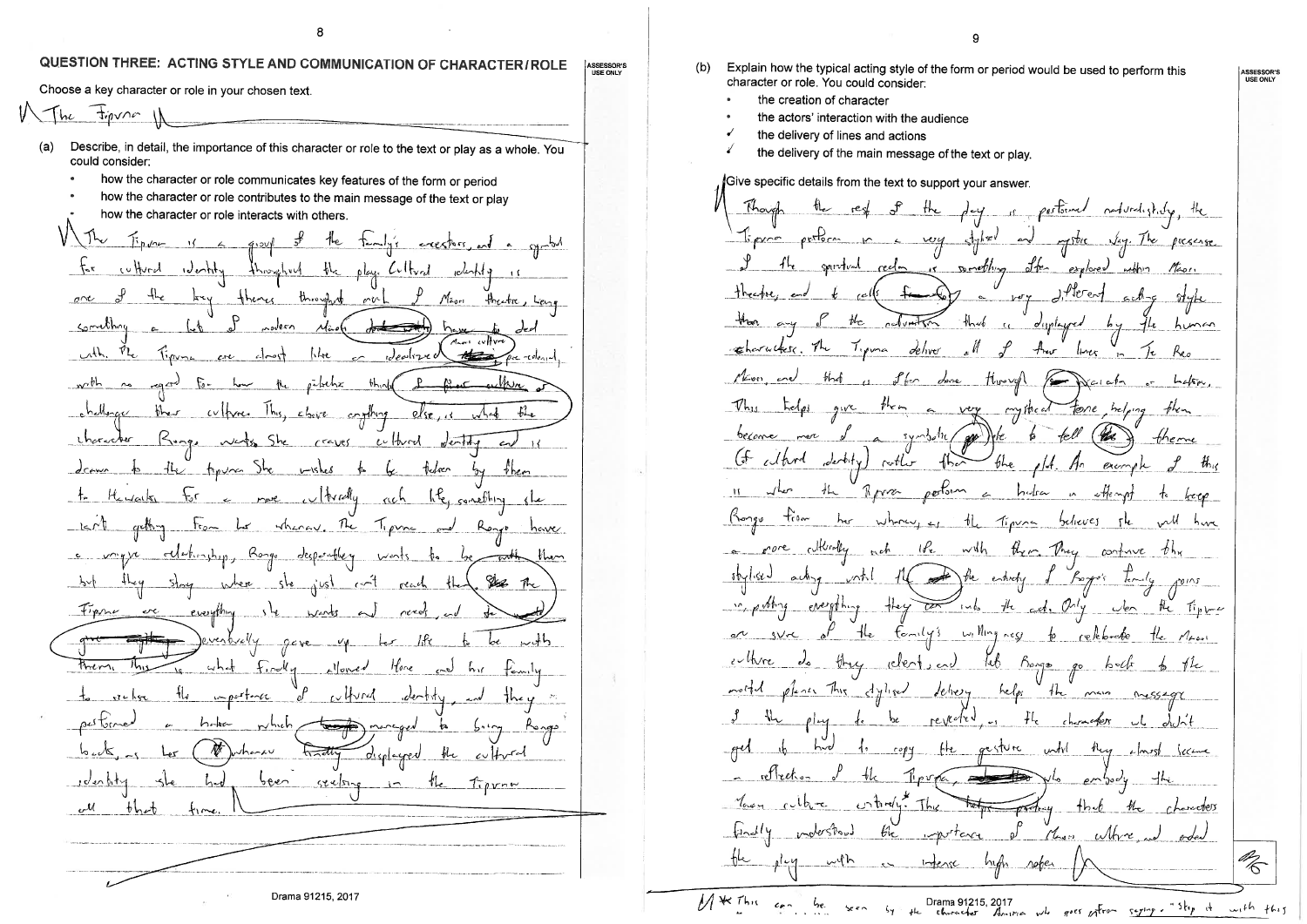ASSESSOR'S<br>USE ONLY Extra space if required. Write the question number(s) if applicable. QUESTION<br>NUMBER  $M_{1b}$ the company, Tab, Braz, which is still a precelevent oroduction  $H_0$ belogy. This culture offet  $0000$  $6v$ r  $\mathbb{R}^n$  $L2$  $de^{l}$  $shq_{max}$  orb <u>social</u>  $t_{\mathsf{L}}$ Mary \_(∙∤ onto reple  $h_{\rm e}$  $performs$ لىمە post-collegentsm  $m204$ theres eg und dy  $5 - 5$ للكس assimilition theny  $M_{\rm x, e, M}$  $-\tau$ relime derectly  $\int$ such أأمنع criture , Jentily  $\sim J$  $-4$ importance Whanav. This than witwe  $w-f$ wheeper  $-1$  $\mathbf{r}$  $\left( \frac{1}{2} \right)$   $\left( \frac{1}{2} \right)$ ألواء  $F_{\text{eff}}$  $H_{\rm e}$  $n \frac{1}{m}$  $\frac{1}{220}$ Intergr  $M_c$  $s$  $f_{net}$  $\theta$  $thn$  wel  $M_{\rm oon}$ everbud  $\omega$ lture ides  $400$  $R_{c}$ road these  $\mathcal{R}_{\epsilon}$  $\Gamma$  i  $\sqrt[4]{\frac{1}{2}}$  $\tau$ ily theorbic Fedva Miss ord  $\sqrt{2}$  $\sqrt{2}$  $USC$  $\sigma$  $\sqrt{1-\frac{1}{2}}$ henes way  $^\bullet$ 

 $10<sup>°</sup>$ 



 $11$ 

| required.<br>ber(s) if applicable. | ASSESSOR'S<br>USE ONLY |
|------------------------------------|------------------------|
|                                    |                        |
|                                    |                        |
|                                    |                        |
|                                    |                        |
|                                    |                        |
|                                    |                        |
|                                    |                        |
|                                    |                        |
|                                    |                        |
|                                    |                        |
|                                    |                        |
|                                    |                        |
|                                    |                        |
|                                    |                        |
|                                    |                        |
|                                    |                        |
|                                    |                        |
|                                    |                        |
|                                    |                        |
|                                    |                        |
|                                    |                        |
|                                    |                        |
|                                    |                        |
|                                    |                        |
|                                    |                        |
|                                    |                        |